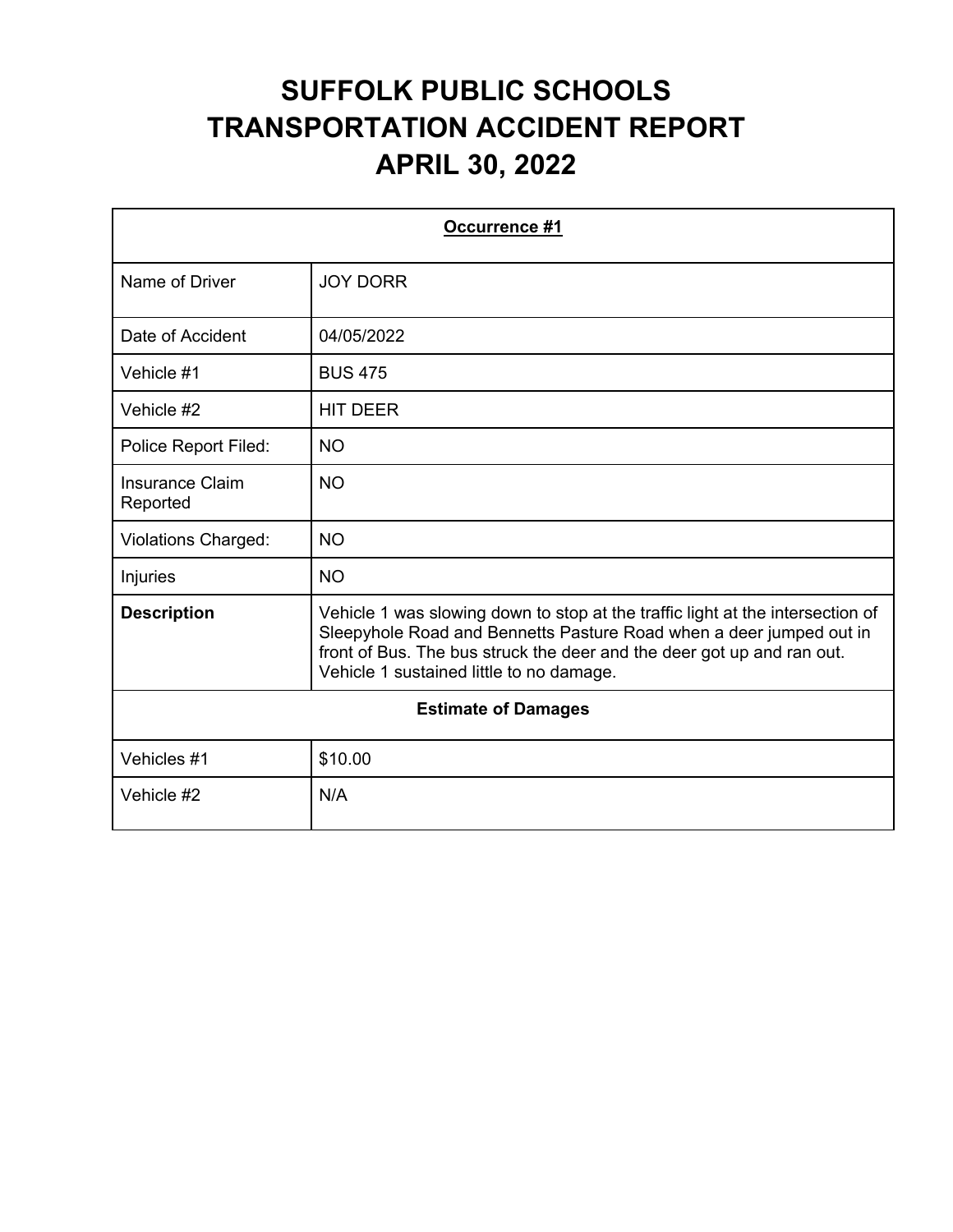| Occurrence #2                      |                                                                                                                                                                                                                                                                                                                                                                                                                                                                                                           |
|------------------------------------|-----------------------------------------------------------------------------------------------------------------------------------------------------------------------------------------------------------------------------------------------------------------------------------------------------------------------------------------------------------------------------------------------------------------------------------------------------------------------------------------------------------|
| Name of Driver                     | <b>ALPHONSO BOONE</b>                                                                                                                                                                                                                                                                                                                                                                                                                                                                                     |
| Date of Accident                   | 04/06/2022                                                                                                                                                                                                                                                                                                                                                                                                                                                                                                |
| Vehicle #1                         | 2003 FORD F-150                                                                                                                                                                                                                                                                                                                                                                                                                                                                                           |
| Vehicle #2                         | <b>BUS 16</b>                                                                                                                                                                                                                                                                                                                                                                                                                                                                                             |
| Police Report Filed:               | <b>YES</b>                                                                                                                                                                                                                                                                                                                                                                                                                                                                                                |
| <b>Insurance Claim</b><br>Reported | <b>YES</b>                                                                                                                                                                                                                                                                                                                                                                                                                                                                                                |
| <b>Violations Charged:</b>         | <b>YES</b>                                                                                                                                                                                                                                                                                                                                                                                                                                                                                                |
| Injuries                           | <b>YES</b>                                                                                                                                                                                                                                                                                                                                                                                                                                                                                                |
| <b>Description</b>                 | V#1 was traveling East in the number 2 lane of the 1900-Blk of Holland<br>Rd. V#1 disregarded a stop light set to red. V#2 was making a left turn<br>from Holland Rd, onto Forest Glen Dr. The front left corner of V#1 collided<br>into the front left corner of V#2.<br>Both vehicles sustained heavy damage. The driver of V#1 was extricated<br>from the vehicle and transported to Norfolk General Hospital. Therefore,<br>the driver's drug and alcohol use and driver's distractions were unknown. |
| <b>Estimate of Damages</b>         |                                                                                                                                                                                                                                                                                                                                                                                                                                                                                                           |
| Vehicles #1                        | \$4000.00                                                                                                                                                                                                                                                                                                                                                                                                                                                                                                 |
| Vehicle #2                         | \$20,000.00                                                                                                                                                                                                                                                                                                                                                                                                                                                                                               |